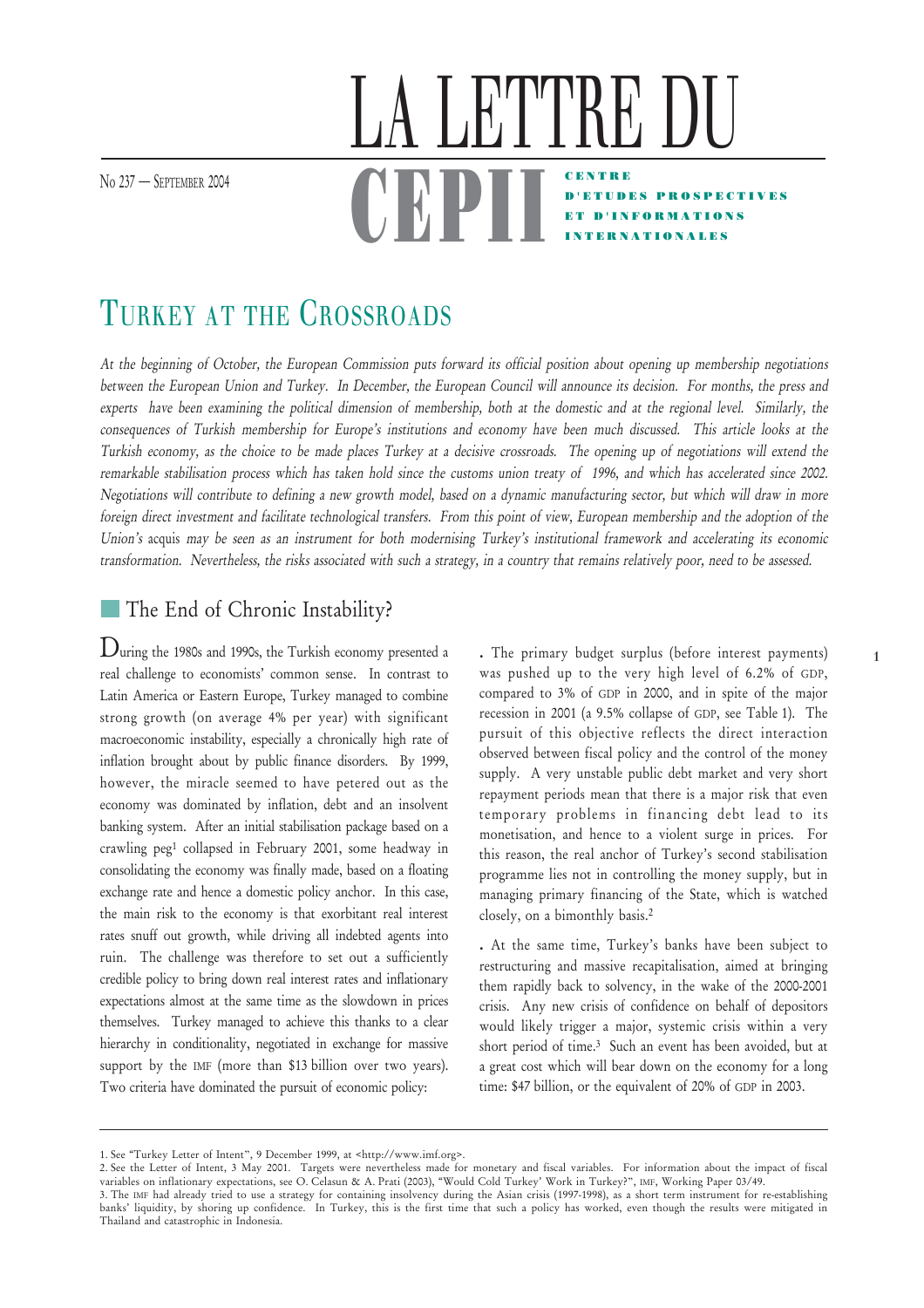Table 1 – Turkey's Main Macroeconomic Indicators

|                                                     | 1999       |      |            | 2000 2001 2002 2003 2004 <sup>P</sup> |      |      |
|-----------------------------------------------------|------------|------|------------|---------------------------------------|------|------|
| GNP growth $(\%)$                                   | $-61$      | 63   | $-9.5$ 7.8 |                                       | 5.0  | 5.0  |
| Inflation (consumer prices)                         | 68.8       | 39.0 |            | 68.5 29.7 18.4                        |      | 12.0 |
| Government bond interest rate (%)                   | 106.2 38.0 |      |            | 99.1 63.5 44.1                        |      | 23.0 |
| Private sector credit*. real change (%)             |            |      |            | $-10.7$ 24.5 $-27.5$ $-16.5$ 16.9     |      | 6.9  |
| Primary balance (consolidated public sector. % GNP) | $-0.2$     | 3.0  |            | 5.5 4.1 6.2                           |      | 6.5  |
| Public sector financial requirement (% GNP)         | 22.3       | 18.9 | 21.1       | 12.1                                  | 10.0 | 6.6  |
| Net public debt (% GNP)                             | 61.0       | 57.4 | 93.9       | 79.2 70.9                             |      | 66.5 |
| Current account balance (% GNP)                     | $-0.7$     | -49  |            | $2.4$ $-0.8$ $-2.9$ $-3.0$            |      |      |

\* Deflated by the consumer price index; p projection.

Source: IMF, "Seventh Review under the Stand-by Arrangement", April 2004.

As of mid-2004, this strategy was deemed to be successful. For a start, healthy growth was back at a high level (6.9% per year, on average in 2002-2003). More importantly, the annual rate of inflation has fallen to 12% (as opposed to 68.5% in 2001), with market expectations being identical to the authorities's objectives, since the end of 2003. Lastly, the consolidation of public finances seems well underway: the overall weight of public debt in GDP was brought down to 71% of GDP at the end of 2003, as opposed to 94% in 2001,4 thanks to the combination of budgetary discipline, growth and the effect of exchange rate appreciation on the real value of debt denominated in dollars.

Taken together, these trends do not of course rule out all future risks. First, the current account deficit could exceed 4% of GDP this year, due notably to the domestic investment boom. This source of weakness is aggravated by the fact that such investment is largely financed by short-term capital. Beyond this, sustainability tests carried out recently by the IMF indicate that the present stabilisation of public finances is not safe from all danger: a return to historical trends in the primary budget deficit and in real interest rates would push public debt rapidly back on an explosive path.<sup>5</sup>

In short, though no relaxation in the policy mix is yet on the horizon, the exercise in walking the public-policy tight-rope since the crisis in 2001 has indeed brought real advances. In fact, the political economy of Turkey's instability has, to a certain extent, been dismantled: i.e. the former regime which was characterised by the incapacity to arbitrate between simultaneous demands on public spending, by clientelist regional policies and by the constant use of the banking system as a substitute of the national budget. The challenge to such practices cannot but reinforce the credibility of the new direction taken by public economic policy.

#### The New Issues at Stake

Such a summary of present policy corroborates the view that Turkey has entered a new era. Holding the ground gained is crucial, but new priorities are also emerging. Such priorities demand special attention, and could be decisive should negotiations start with Brussels.

To begin with, renewed credit flows, in the wake of a major banking crisis that was followed by substantial restructuring, raise dilemmas which many developing countries are unable to solve. Banks tend to ration credit strongly for private companies, when they are concerned about limiting their exposure to risks and subjected to strict prudential rules. They prefer to buy government bonds and finance consumer credit. The renewed upswing in private sector credit in 2004 (starting at very low levels, 14.6% of GDP in 2003), should be judged from this point of view. Such difficulties are, a priori, aggravated by a disinflationary shock as numerous speculative and profitable activities no longer exist. It is also much more difficult to absorb possible losses through inflationary transfers, and lastly, the fall in yields on public stock impacts on bank earnings to the extent that such stock is included in their assets. These various factors likely explain the fall in banks' profitability which was observed at the beginning of the year.6 Looking beyond the banking sector, the whole of the private sector faces a similar problem. Longer time horizons, the strengthening of solvency constraints, and tougher competition will all necessarily affect financial behaviour, investment or hiring. Little short of a new growth regime has to be invented.

A second factor in the evolving rules of the economic game obviously concerns redefining the role of the State, which also affects agents' behaviour. While the State has so far been paternalist and clientelist, the reforms will lead to a clear structuring of its redistributory functions (social policies and regional transfers) and regulatory tasks. The latter have a direct impact on the country's growth strategy and its international integration. They call for the formulation of a regulatory and legal framework for Turkey's economic activity, which is to be at the heart of the development process, as has also been the case in Eastern Europe's transition (property rights and creditor safeguards, bankruptcy procedures, employees' protection etc.). It is here that the "European wager" underpins the reforms launched since the 1990s. The modernisation of Turkey's institutional framework has to a large extent been undertaken by adopting European regulations, with the aim of facilitating economic integration and eventual EU membership.

From this perspective, it needs to be stressed that the customs union which came into force between Turkey and the EU in 1996 is far more than what such an arrangement is usually

<sup>4.</sup> At least a third of public debt (or 22% of GDP) is made up of foreign debt. This external public debt stood at \$53 billion in 2003, of which \$16.2 billion were owed to the IMF.

<sup>5.</sup> See IMF, "Seventh Review Under the Stand-By Arrangement, Appendix 2", April 2004.

<sup>6.</sup> Returns on assets fell from 2.3% in 2003, to 0.4% during the first quarter of 2004, though without implying a worsening of solvency, which remains strong (the capitalisation ratio stood at 18.5% at the end of 2003).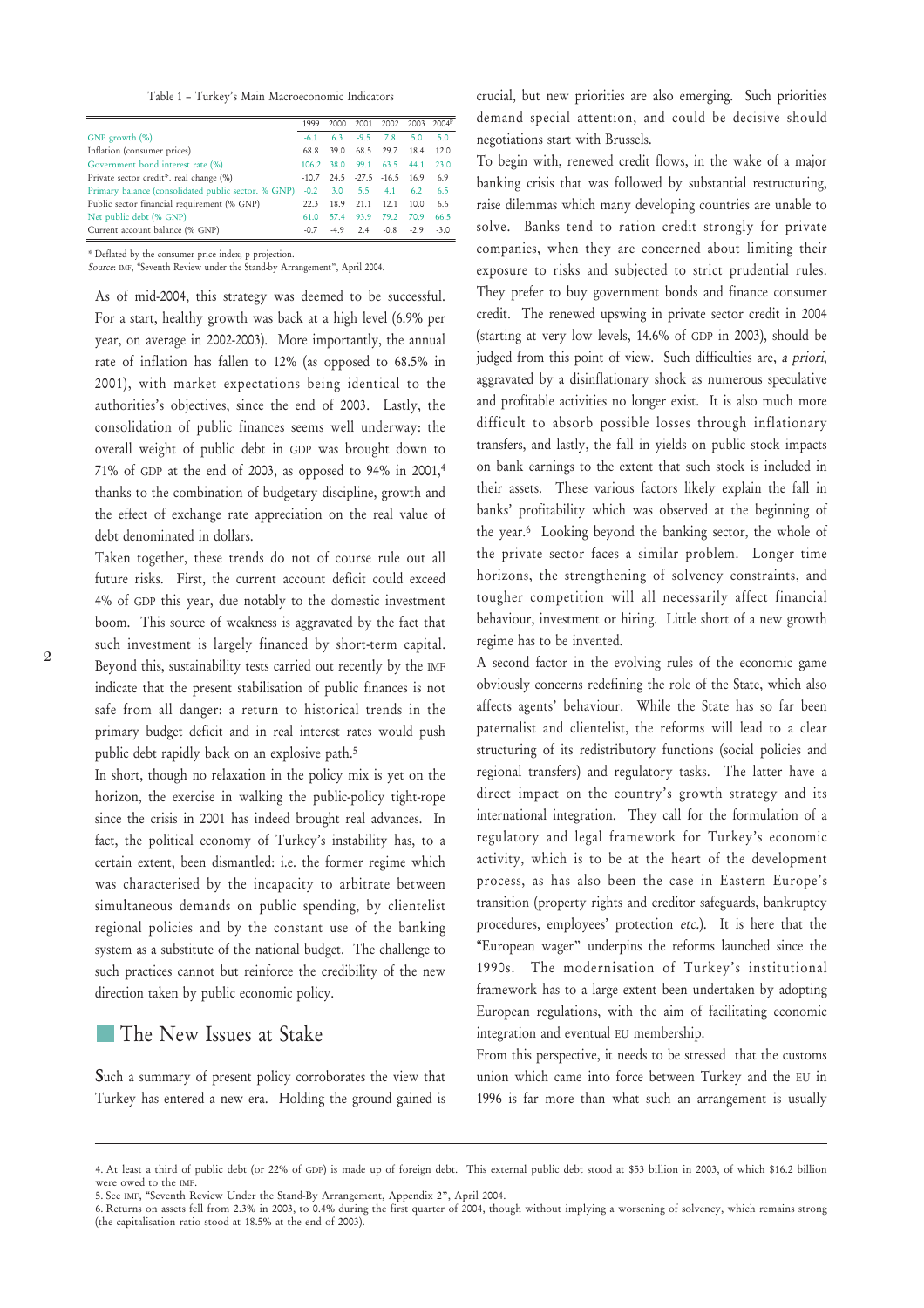held to be; a point often misunderstood. Apart from the adoption of a common tariff and the reduction of quantitative obstacles to trade, the arrangement covers a not insignificant share of the acquis communautaire: the 80 000 odd pages of European rules and directives which make up the legal foundations of the European Single Market and which ensure its unity (technical standards, consumer protection, requirements for goods to be put on the market, financial supervision etc.). In particular, Turkey had to adopt EU regulations concerning the free movement of goods, competition and intellectual property. Since the European Council in Helsinki (1999), which accepted Turkey among the countries that could join the European Union, the process of absorbing the acquis has been enlarged and henceforth receives technical and financial support from the Union.7

#### The Real Economy

With the major decision on membership coming up, how can the Turkish economy be compared to those of the other new and future members of the EU? Is it possible to judge the credibility of Turkey's candidature on this basis?

The first point to be observed is that Turkey is considerably poorer than the ten new central European members which joined in spring 2004. This is borne out by per capita GDP levels measured at PPP (Table 2). This gap obviously has consequences for investment volumes, public spending and the level of education. That said, Turkey's relative level of resources is hardly different from that of the Balkan economies which have been promised membership. From a retrospective point of view, it is also close to that of the ten new members, when they were de facto promised membership in 1990.

Table 2 – Turkey – European Union\*: income level and population

|                                             | Turkey | European Union |         |                         |  |  |
|---------------------------------------------|--------|----------------|---------|-------------------------|--|--|
|                                             |        | 10-CEECs       | 3-MED   | $Eu-12$                 |  |  |
| Population and income in 2002               |        |                |         |                         |  |  |
| Population (millions)                       | 70     | 73             | 62      | 315                     |  |  |
| Gross national income (USD billions at PPP) | 438    | 886            | 1 2 4 9 | 8 5 7 1                 |  |  |
| Gross national income per capita (USD PPP)  | 6 300  | 12 113         |         | 20 145 27 170           |  |  |
| Employment by sector, in %, in 2000         |        |                |         |                         |  |  |
| Agriculture                                 | 35     | 13             | 10      | $\overline{\mathbf{3}}$ |  |  |
| Industry                                    | 25     | 34             | 30      | 29                      |  |  |
| Services                                    | 40     | 53             | 60      | 68                      |  |  |

\* The 10 CEECs which joined in May 2004; 3-MED: Spain, Greece and Portugal; the rest of the EU: the EU-12.

\*\* Only Poland, Hungary, the Czech Republic and Slovakia are taken into account here as CEECs. Source: Authors'calculations, World Bank WDI-2004; OECD Historical Statistics, 1970-2000.

A far more surprising picture emerges, however, when looking at output per employed worker in the manufacturing





<sup>\*</sup> Poland, Hungary and Czech Republic only

Source : Author' calculations, CEPII: Productivity Comparison Database (http://www.cepii.fr); GGDC & The Conference Board : Total Economy Database ; GGDC-ICOP : Industry Database (http://www.ggdc.net).

sector, rather than income. In this case, Turkey's performance is close to that of the "Club Med" countries (Spain, Greece and Portugal) when they joined the EU, and is far better than the most competitive central European economies today.

How is this contrast to be explained? Part of the answer lies in the Turkish economy's profound dualism, which is sharpened by an agricultural sector that still employs 35% of the population, even though it only accounts for 14% of value added. This underlines the contrast with the main strength of the Turkish economy, namely its manufacturing sector and services (tourism in particular) which are not just highly productive but also remarkably flexible, adaptable and very open to exports. These activities are led by a few key industrial and financial companies, which are well structured and modern, and often access international capital markets. At the same time, a dense fabric of small-and medium-sized enterprises has emerged, which are often sub-contractors to large firms. Their dynamic growth stems from high profitability and a very flexible labour market. These companies have been key actors in Turkey's growth in recent decades and in the take-up of labour that is quitting agriculture, which is far from complete.

A last point concerns Turkey's high level of foreign debt, which contrasts with low FDI inflows and stocks. The latter stems partly from regulation that was long unfavourable to FDI, as well as the fact that Turkey's large firms are often family companies, while SMEs are little-attractive to foreign investors. From this point of view, Turkey stands out in opposition to Ireland and Hungary, along with much of

<sup>7.</sup> A Partnership for membership was set up in February 2001 and a National Programme for Adopting the Acquis Communautaire was submitted by the Turkish government to the Commission in March 2001.